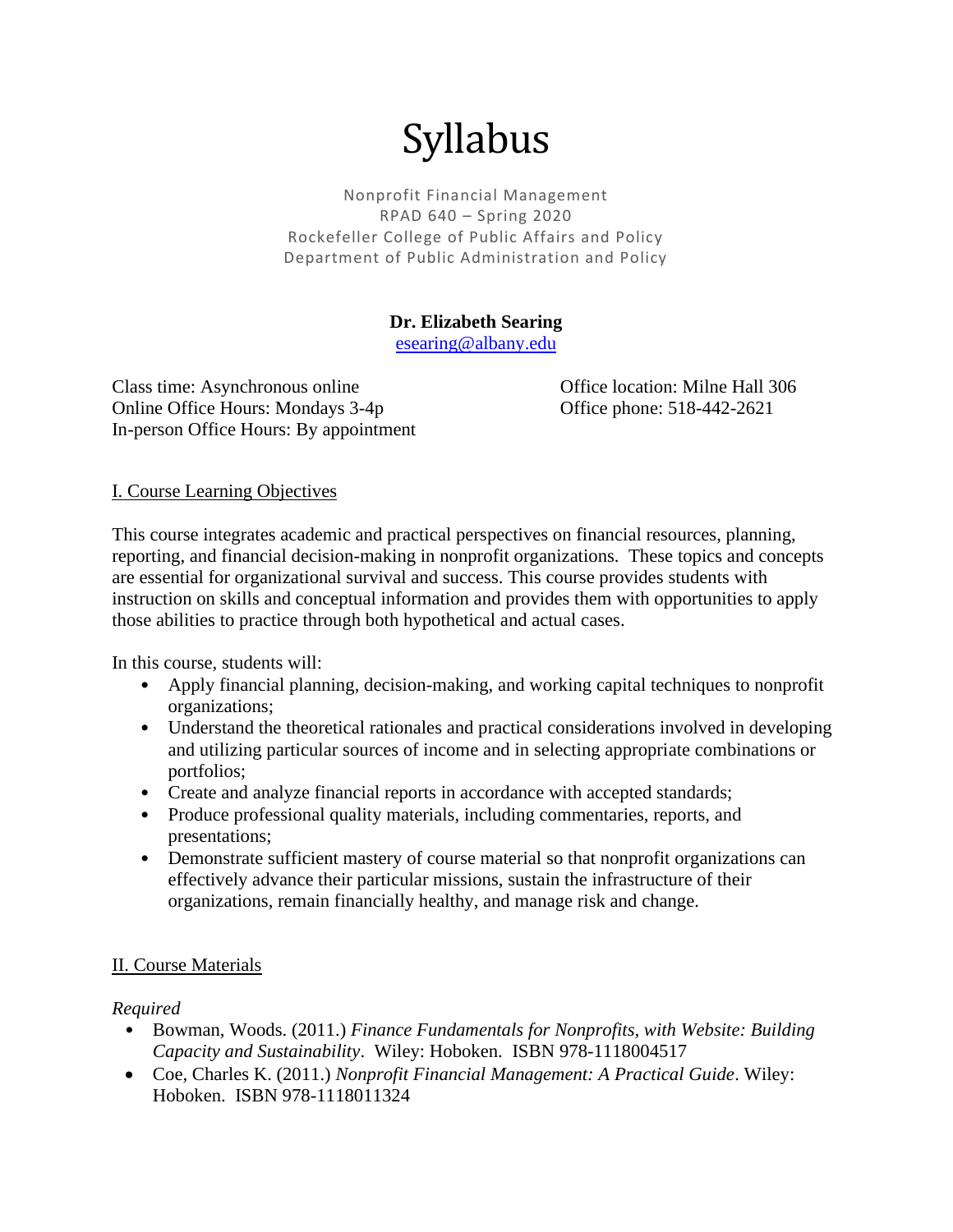- There are substantial additional readings that will be available on Blackboard. The readings for each week will be released every Monday at noon and kept available to you the entire semester once posted.
- Each student will have access to GuideStar Premium through the semester. You will need to register with GuideStar with your "albany.edu" e-mail address, but the service is free for our academic use.

# *Recommended*

- Pakroo, Peri. *Starting and Building a Nonprofit*, 7<sup>th</sup> ed., Berkeley, CA: NOLO, 2017, ISBN 978-1413323573. Since this is only recommended (though strongly so for those with no nonprofit experience or who have not taken PAD 613) and will not be used in class, feel free to use whichever edition you want. The most recent will have the most up-to-date information.
- Finkler, Purtell, Calabrese, and Smith. (2016) *Financial Management for Public, Health, and Not-for-Profit Organizations,* (5<sup>th</sup> ed)., CQ Press: Thousand Oaks, CA. This is the textbook for PAD 501 and can provide additional details, especially in the areas of accounting and financial reporting.

#### *Selected Journals of Interest* **General Nonprofit**

- *Nonprofit and Voluntary Sector Quarterly* Journal of the Association for Research on Nonprofit Organizations and Voluntary Action (ARNOVA)
- *Nonprofit Management and Leadership*
- *Nonprofit Quarterly (Industry journal and daily newswire)*
- *Voluntas* Journal of the International Society for Third Sector Research (ISTR)
- *Stanford Social Innovation Review*

# **Nonprofit Finance**

- *Journal of Government and Nonprofit Accounting*
- *Public Budgeting and Finance*

## III. Classroom Approach

This course is taught in an asynchronous, online format. That means that there will not be any required meetings where you need to show up in person somewhere at a scheduled time for class. However, there will be set times during the week where things need to be submitted to me online and when different media or readings become unlocked and available. Success in this course will rely heavily on your ability to keep track of your own time.

Deliverables will be due at one of two different times during the week: Monday at noon or Friday at midnight. Different types of assignment will be due at different checkpoints, but it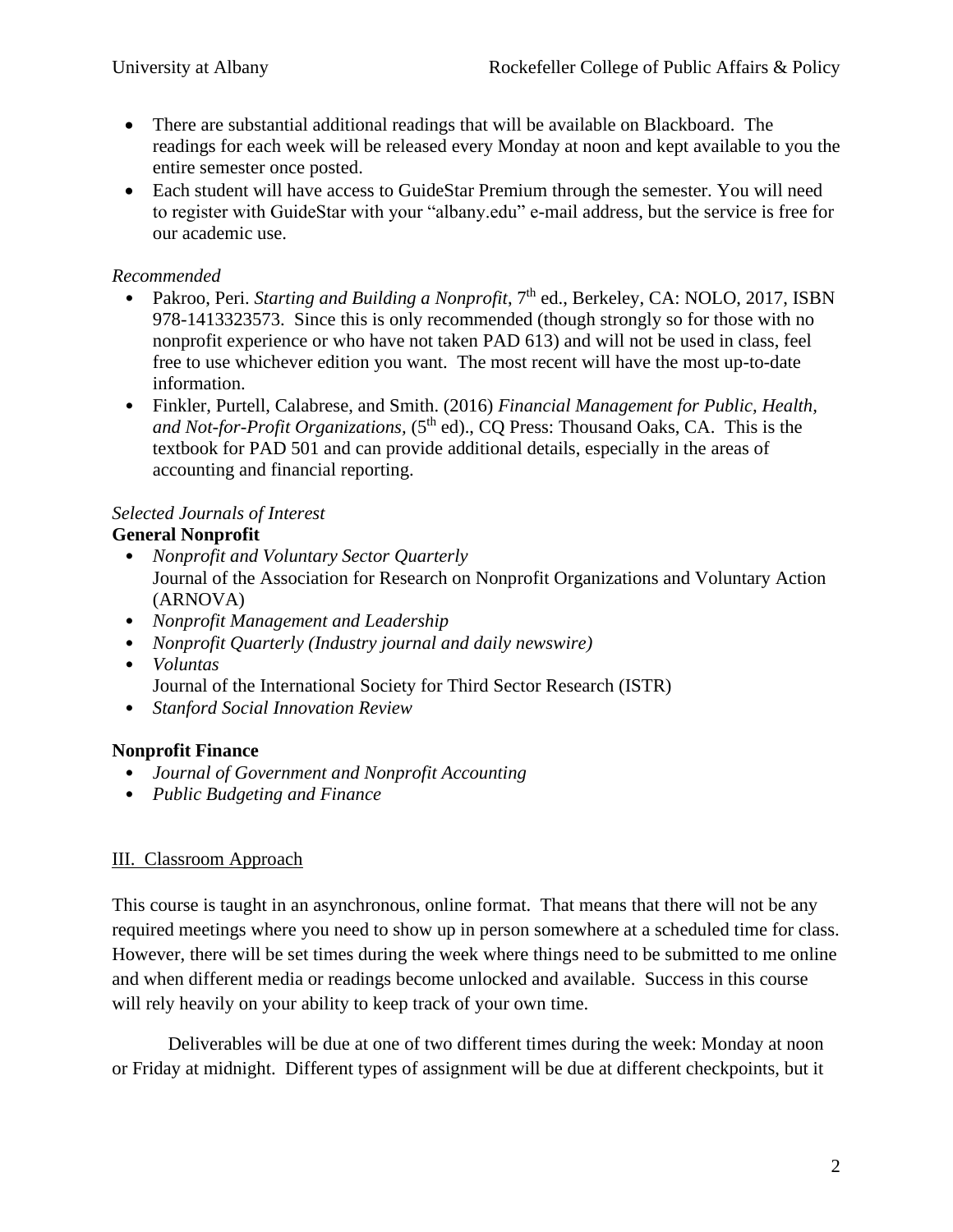will remain consistent from week to week. There are further details in the grading and assignment section below.

I strongly believe in the value of teams, especially to online learning where it can be difficult to have a natural discussion. Some of the assignments in this course will be individual, and some will be team-based.

The focus of your team will be in the production of a semester-long Service Learning Project for the Altamont Free Library, which is a nonprofit organization headquartered in Altamont, New York. The Altamont Free Library has asked for assistance in exploring and analyzing its revenue portfolio, specifically with relation to its heavy dependence on government funding. At the end of the course, each team will have a completed and professional report for the Library; these may be presented to the Library staff and Board either live or via a webcast, pending their availability. Further details on the project will be available in the second week of class.

## IV. Grading and Assignments:

|    | A. Individual Performance           |      |
|----|-------------------------------------|------|
|    | <b>Individual Reading Responses</b> | 30%  |
|    | <b>Individual Participation</b>     | 5%   |
| В. | <b>Team Performance</b>             |      |
|    | <b>Team Weekly Activities</b>       | 30%  |
|    | <b>Team Project Checkpoint #1</b>   | 7.5% |
|    | <b>Team Project Checkpoint #2</b>   | 7.5% |
|    | <b>Final Report</b>                 | 15%  |
|    | C. Team Peer Review                 | 5%   |
|    |                                     | 100% |

- **1. Individual Reading Responses (30%).** These 2-3 page papers are responses to prompts that allow you to show your mastery of the concepts from the readings assigned each week. Each prompt's response will be roughly (but not more than) one page, single spaced, reasonable font, and standard margins; there will be between 1-3 prompts, depending on the week. The responses will be due each Monday by noon (submitted via Blackboard), at which point the discussion for that week plus the readings and prompts for the next week will be unlocked and available.
- **2. Individual Participation (5%).** Throughout the semester, there will be 6 total tasks buried in the materials for each week. These will be found in the slides, videos, online readings, or other activities that are visible online. In order to receive full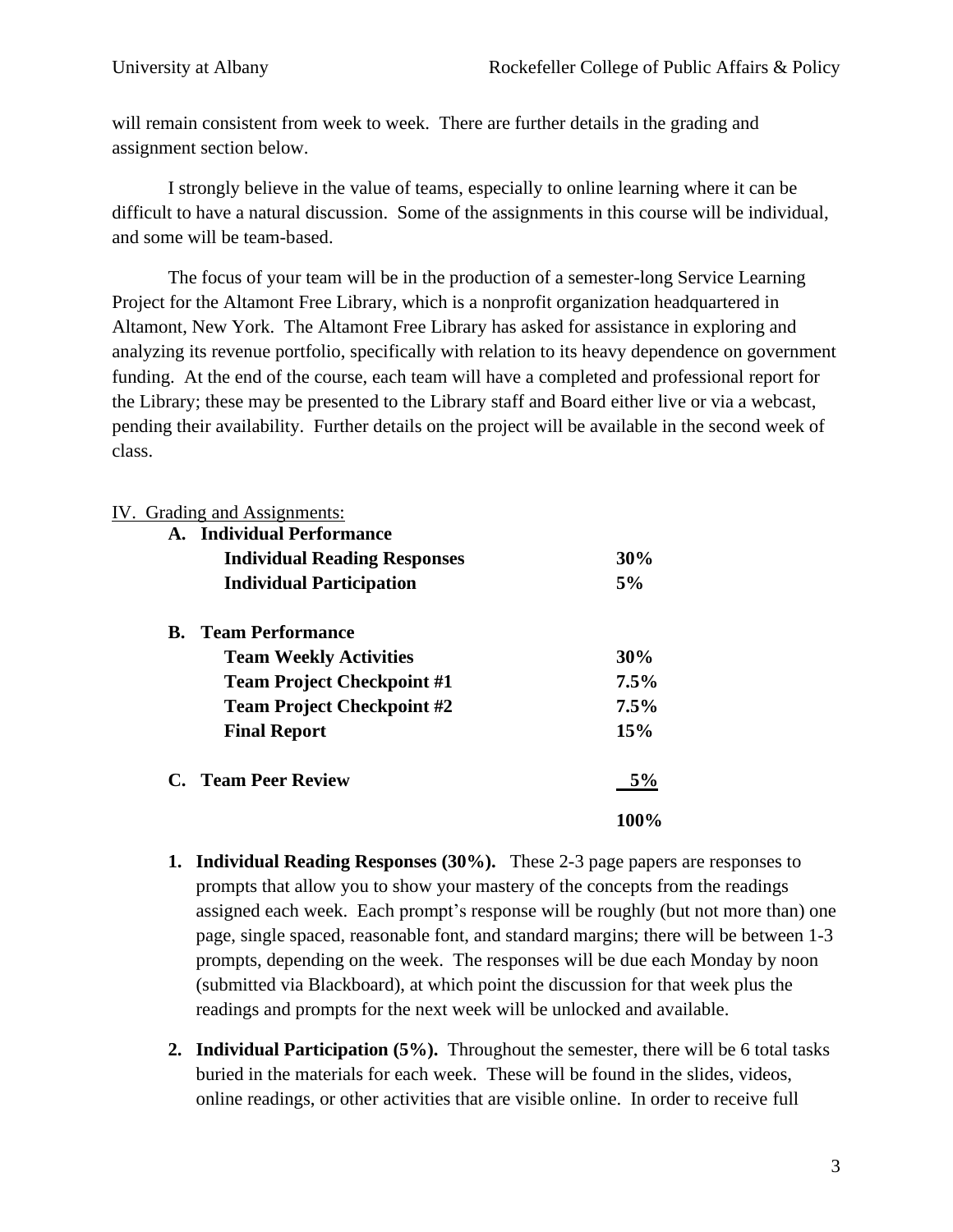credit, at least 5 of these tasks should be completed. This is designed to make sure you are reading/listening to/watching the weekly materials for the class.

- **3. Team Weekly Activities (30%):** Each week, there will be some kind of activity designed to apply the lessons learned in the readings and other materials to real-life scenarios. Sometimes this will be contributions to a discussion thread, other times it will be a team activity involving a case study or role-playing; most of the time, it will involve both. A discussion board specifically dedicated to your team will be available for you to carry out planning and discussions, and I will occasionally chime in on the conversation. The final version of whatever the week's activity is will be due by Friday at midnight.
- **4. Team Checkpoint #1: Status Quo Description (7.5%):** Please submit a team effort describing how your assigned portion of the final report currently exists in the Altamont Free Library context. This checkpoint will ensure that you know the status quo, which will allow you to think more clearly on how to use your management perspective to improve the situation. This should be 3-4 pages and should result in a list of ten questions that we will direct to the Library.
- **5. Team Checkpoint #2: Description of Comparable Organizations (7.5%):** This should be an identification and description of other organizations that have successfully addressed the financial management issues which face the Altamont Free Library. This could also include potential competitors, potential collaborators, and unsuccessful approaches to the financial management issues taken by other organizations.
- **6. Team Final Project (15%).** This report will integrate and expand on the materials learned in class, resulting a final product that will be delivered (and potentially presented) to the Altamont Free Library (AFL). The final report for AFL will be approximately 20 double-spaced pages, though this is subject to change based on the preferences of the client. The report's analyses or arguments should be supported with substantial secondary sources from the reading. Additional details will be released during the third week of class.
- **7. Peer Evaluation (5%).** Each team member will evaluate the helpfulness of the other members of their team at both the midterm point (for guidance) and the end of the term (for a grade). You will have a set number of points to distribute amongst the rest of your group to assess their contributions, plus will have the opportunity to give written verbal feedback. There will be a "practice" evaluation mid-semester, then a final evaluation at the end of the semester that will be used to assign points.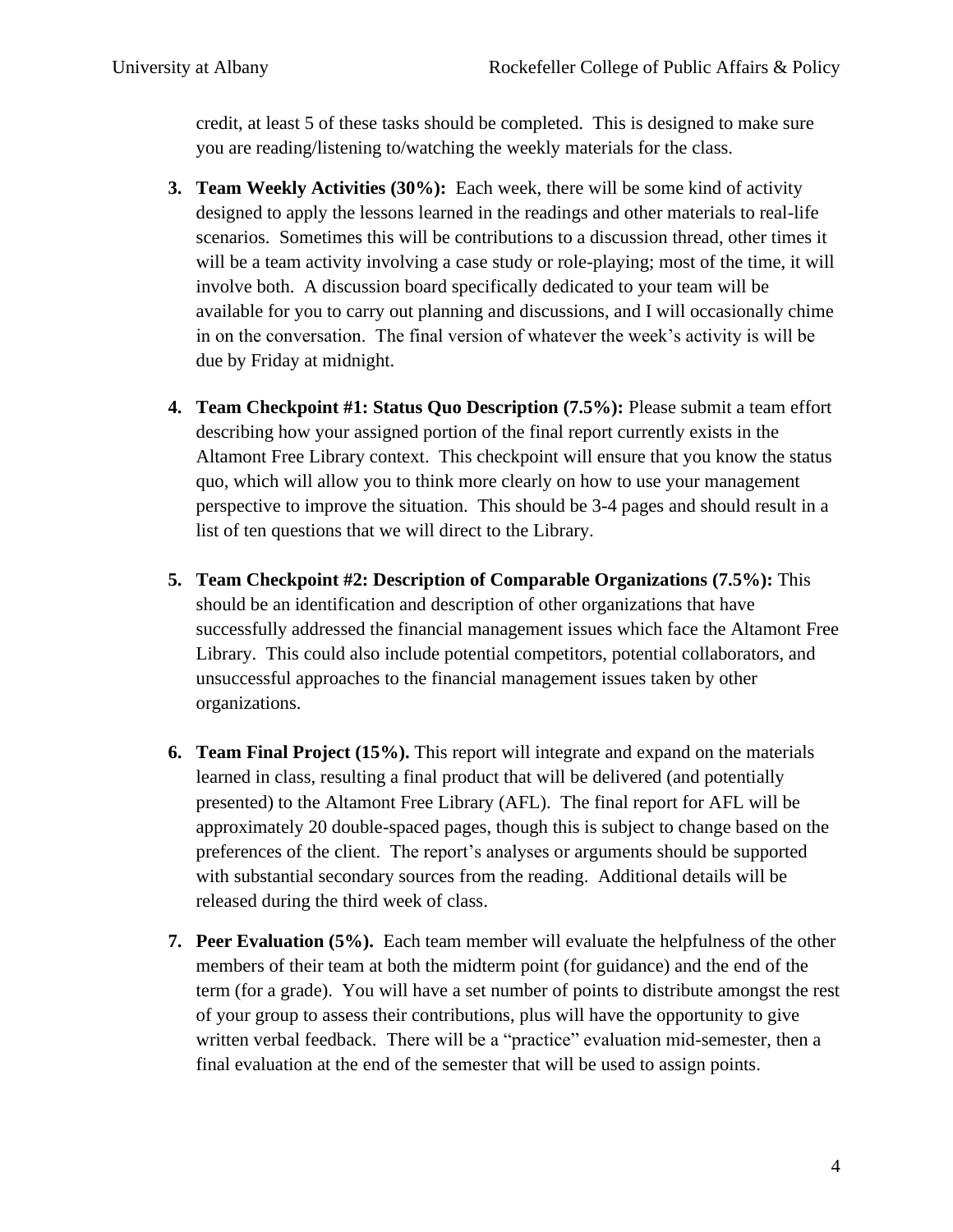| Grade              | <b>Total Percentage</b><br>Achieved |
|--------------------|-------------------------------------|
| $\mathbf{A}$       | 93%                                 |
| $A-$               | 90%                                 |
| $B+$               | 87%                                 |
| B                  | 83%                                 |
| $B-$               | 80%                                 |
| $C+$               | 77%                                 |
| $\mathcal{C}$      | 73%                                 |
| $C-$               | 70%                                 |
| $D+$               | 67%                                 |
| D                  | 63%                                 |
| D-                 | 60%                                 |
| E<br>59% and below |                                     |

**8. Final Grade:** Final grades will be based on the point distribution described above. Final letter grades will be assigned as followed:

**9. Late and Make-up Policy**: Since discussion materials are unlocked at noon on Mondays, I am unable to accept late submissions for the Individual Reading Responses since they are designed to gather your own reactions to the readings. For other written assignments, if it is turned in within 24 hours of the beginning of the class where it was due, the assignment is eligible for 90% of the original point total. A written assignment submitted between 24-48 hours after it was due is eligible for 80% of the original point total. No written assignments will be accepted more than 48 hours after they are due except for a documented emergency situation. A documented emergency situation is hospitalization (with accompanying paperwork), the death of an immediate family member, or situations of similar magnitude. All emergencies must have documentation, and the treatment of each is totally within the professor's discretion. If you know that you will have difficulty turning in an assignment at a certain time (travel, work obligations, etc.), you should plan ahead, coordinate with your team, and/or turn in assignments early.